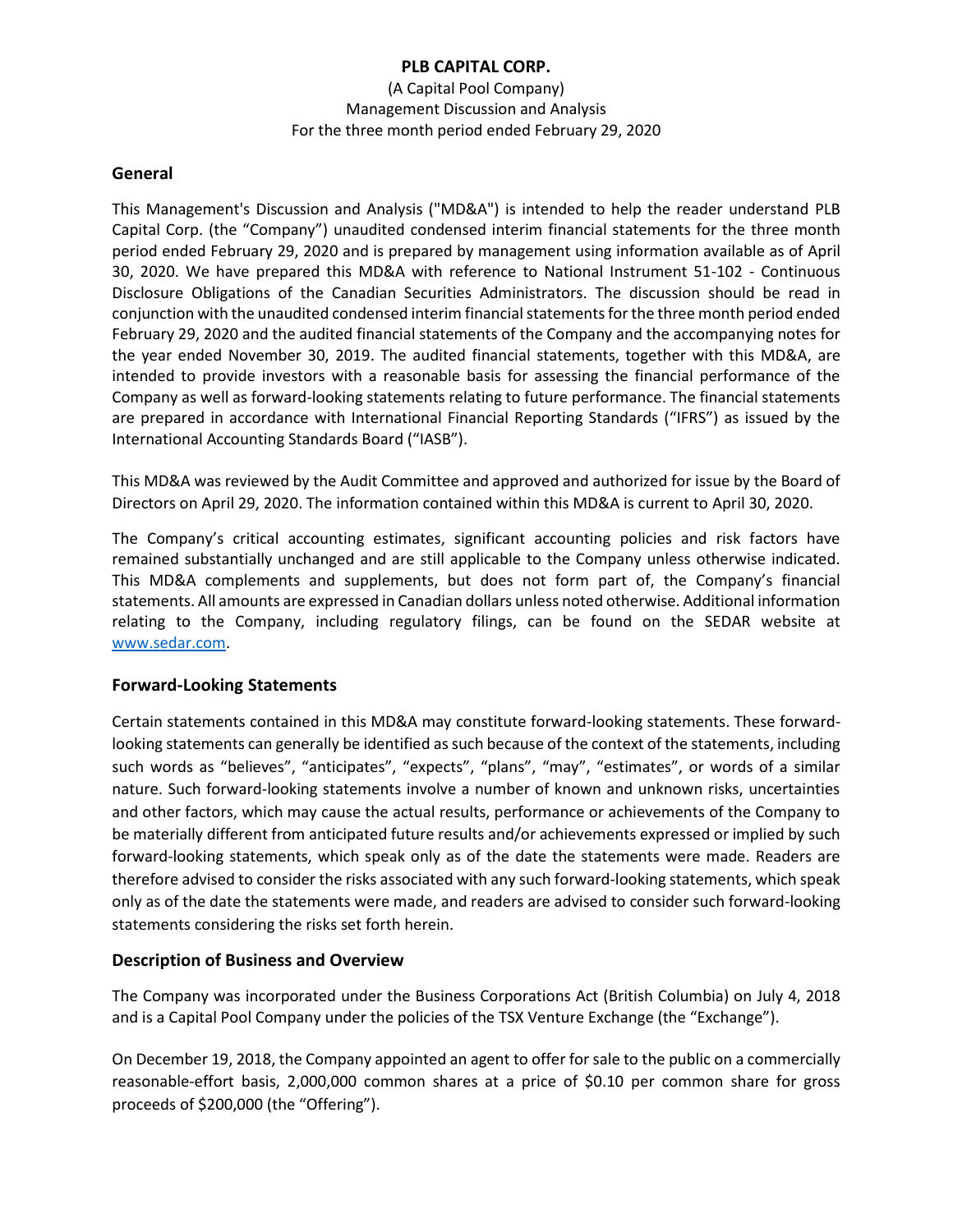#### (A Capital Pool Company) Management Discussion and Analysis For the three month period ended February 29, 2020

On March 14, 2019, the Company closed the Offering. As a result of this issuance, the Company has 4,000,000 shares issued and outstanding, of which 2,000,000 shares have been placed in escrow. The Company is listed on the Exchange under the trading symbol "PLB.P".

The principal business of the Company is the identification and evaluation of assets or businesses with a view to completing a "Qualifying Transaction" as it is defined in the policies of the Exchange. The Company is in the process of identifying potential acquisitions. There is no assurance that the Company will identify and complete a Qualifying Transaction within the time period described by the policies of the Exchange. Moreover, even if a potential Qualifying Transaction is identified by the Company, it may not meet the requirements of the Exchange.

On April 27, 2020 the Company announced that it has entered into a binding letter of intent dated April 23, 2020 with Kainantu Resources Limited ("KRL") whereby the Company will acquire all of the issued and outstanding securities of KRL, which will constitute the Company's Qualifying Transaction pursuant to the policies of the Exchange.

The head office, principal and registered address and records office of the Company are located at Suite 2080, 777 Hornby Street, Vancouver, BC, V5Z 1S4.

To date, the Company has not generated revenues. Continued operations of the Company are dependent on the receipt of related party debt or equity financing on terms which are acceptable to the Company.

# **SUMMARY OF FINANCIAL RESULTS**

# *Results for year three month period ended February 29, 2020*

For the three month period ended February 29, 2020 the Company recorded a net loss of \$5,218 (Three month period ended February 28, 2019 - \$18,425). The decrease in the net loss of \$13,207 is mainly due to the following changes:

- Legal fees decreased to zero from \$10,055 in the same period in the prior year due to activity related to the Company completing its prospectus and Offering.
- Audit and accounting fees decreased to \$nil from the prior period of \$7,560 due to the accrual of the fees as at the year end.
- Transfer and filing fees increased by \$5,200 from the prior period to \$5,200 due to the timing of the annual payment in the current period.

#### **Operating Results, Financial Condition and Liquidity**

|                              | Three months ended<br>February 29, 2020 |         | Three months ended<br>November 30, 2019 |         | Three months ended<br>February 28, 2019 |          |
|------------------------------|-----------------------------------------|---------|-----------------------------------------|---------|-----------------------------------------|----------|
|                              |                                         |         |                                         |         |                                         |          |
| <b>Total Revenue</b>         |                                         | Nil     |                                         | Nil     |                                         | Nil      |
| (Loss) Income for the Period |                                         | (5,218) |                                         | 9,087   |                                         | (18,425) |
| <b>Total Assets</b>          |                                         | 203,646 |                                         | 203,404 |                                         | 71,611   |
| <b>Total Liabilities</b>     |                                         | 5,460   |                                         | Nil     |                                         | 8,350    |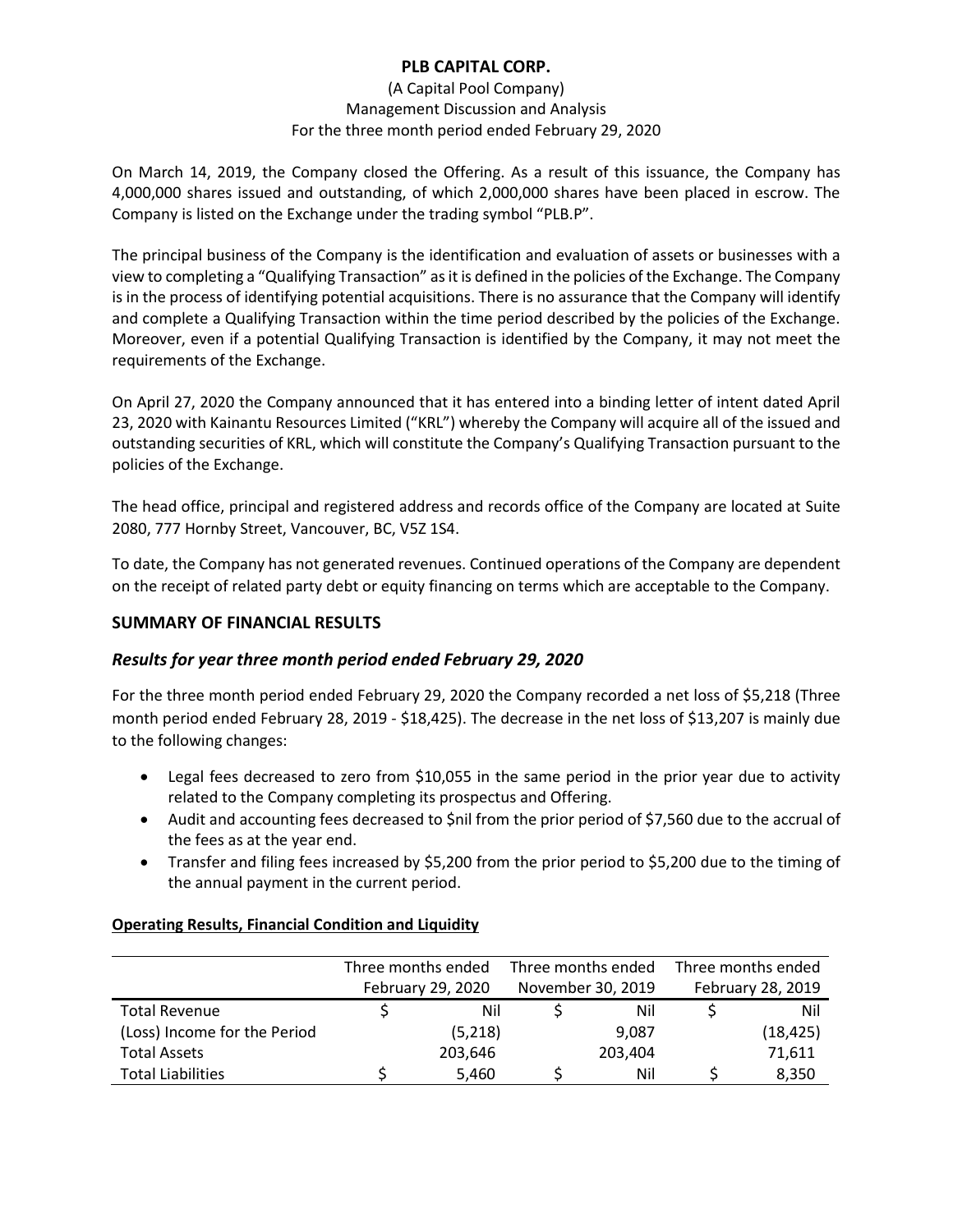#### (A Capital Pool Company) Management Discussion and Analysis For the three month period ended February 29, 2020

#### **Financial Condition**

At February 29, 2020 the Company had current assets of \$203,646 (February 28, 2019 - \$71,611). Current liabilities were \$5,460 (February 28, 2019 - \$8,350).

#### **Selected Quarterly Information**

|                          |                   | Quarter ended |                       |               |
|--------------------------|-------------------|---------------|-----------------------|---------------|
|                          | Quarter ended     | November 30,  | Quarter ended         | Quarter ended |
|                          | February 29, 2019 | 2019          | August 31, 2019       | May 31, 2019  |
|                          | \$                | \$            | \$                    | \$            |
| <b>Total Revenue</b>     | Nil               | Nil           | Nil                   | Nil           |
| Net (Loss) Income        | (5,218)           | 9,087         | (4,046)               | (60, 043)     |
| (Loss) Income per Share  | (0.00)            | 0.00          | (0.00)                | (0.02)        |
| <b>Total Assets</b>      | 203,646           | 203,404       | 203,895               | 212,534       |
| <b>Total Liabilities</b> | 5,460             | Nil           | 1,707                 | 6,300         |
|                          |                   |               |                       |               |
|                          |                   |               | For the period from   |               |
|                          | Quarter ended     | Quarter ended | July 4, 2018 (date of |               |
|                          | February 28,      | November 30,  | incorporation) to     |               |
|                          | 2019              | 2018          | August 31, 2018       |               |
|                          | \$                | \$            | \$                    |               |
| <b>Total Revenue</b>     | Nil               | Nil           | Nil                   |               |
| Net Loss                 | (18, 425)         | (17, 429)     | (885)                 |               |
| Loss per Share           | (0.01)            | (0.01)        | (0.00)                |               |
| <b>Total Assets</b>      | 71,611            | 81,686        | 99,115                |               |
| <b>Total Liabilities</b> | 8,350             | Nil           | Nil                   |               |

## **Capital Resource and Liquidity**

On February 29, 2020 cash was \$201,042 (February 28, 2019 - \$61,611). The Company has been reliant on financial assistance from equity financing. As of the date of this MD&A, the Company has no outstanding commitments. The Company has not pledged any of its assets as security for loans, or otherwise and is not subject to any debt covenants. The Company has \$5,460 in short term liabilities. Management has evaluated that the Company will be required to raise additional equity capital or other borrowings to be able to pay its liabilities and finance operating costs. The ability to raise sufficient funding cannot be determined at this time, which creates a material uncertainty that casts doubt about the Company's ability to continue as a going concern.

## **Outstanding Share Data**

As at February 29, 2020 and at the MD&A date, 4,000,000 common shares were issued and outstanding, 400,000 stock options and 100,000 warrants outstanding.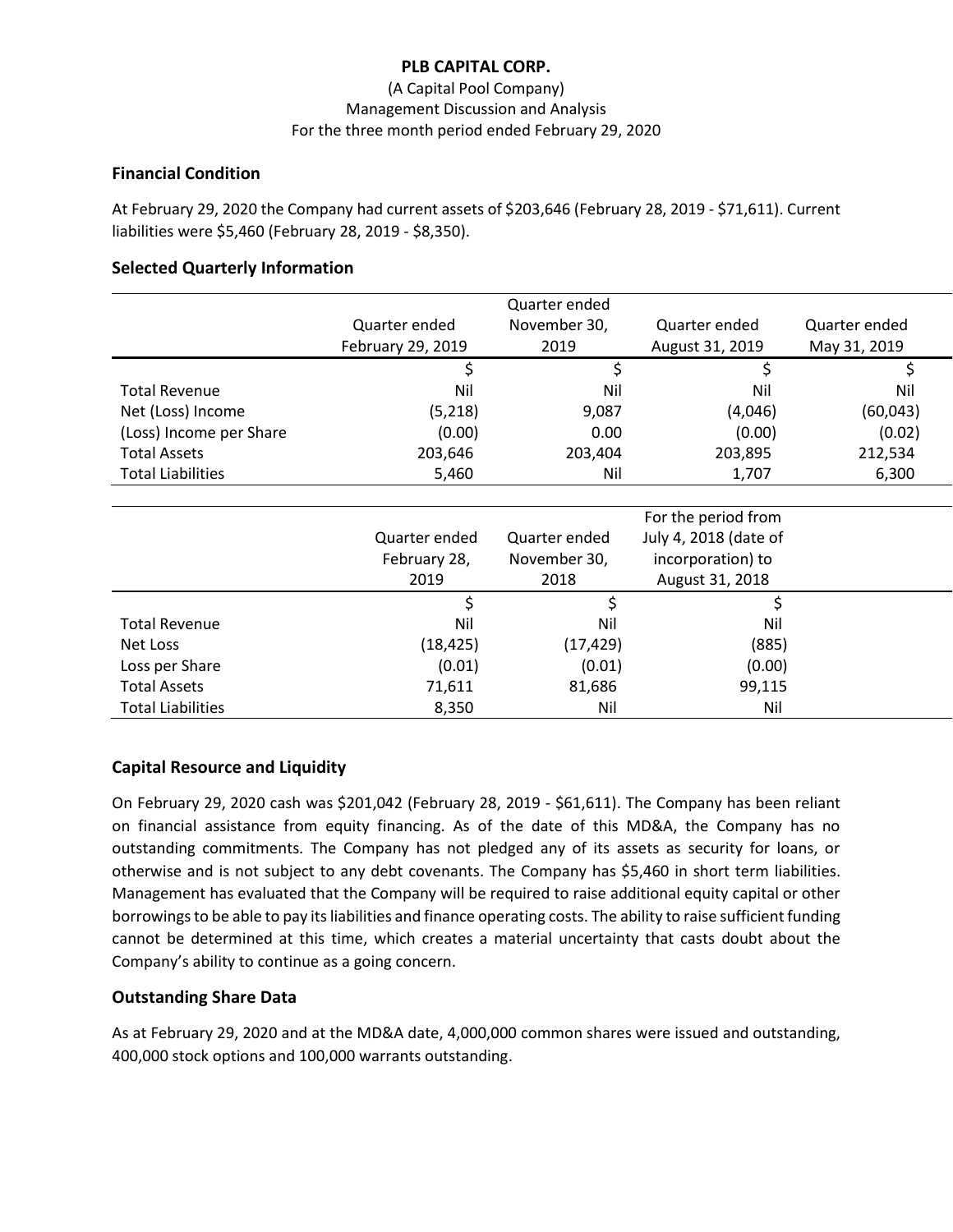## (A Capital Pool Company) Management Discussion and Analysis For the three month period ended February 29, 2020

## **Related Party Transactions**

During the three month period ended February 29, 2020 there were no additional related party transactions. During year ended November 30, 2019, the related party transactions amounted to \$29,800.

|                          | Three month period<br>ended February 29,<br>2020 | For the year ended<br>November 30, 2019 |  |
|--------------------------|--------------------------------------------------|-----------------------------------------|--|
| Share-based compensation |                                                  | 29,800                                  |  |

## **Off-Balance Sheet Arrangements**

The Company has no off-balance sheet arrangements.

## **Critical Accounting Policies and Estimates**

The preparation of the Company's unaudited condensed interim financial statements in conformity with IFRS requires management to make judgments, estimates and assumptions that affect the reported amounts of assets, liabilities and contingent liabilities at the date of the financial statements and reported amounts of expenses during the reporting period. Note 2 to the financial statements discusses these critical accounting policies.

Estimates and assumptions are continuously evaluated and are based on management's experience and other factors, including expectations of future events that are believed to be reasonable under the circumstances. However, actual outcomes can differ from these estimates.

## **Financial Instruments**

## *Financial assets*

Financial assets are classified into one of the following categories based on the purpose for which the asset was acquired. All transactions related to financial instruments are recorded on a trade date basis. The Company's accounting policy for each category is as follows:

## *Fair value through profit or loss ("FVTPL")*

Financial assets are classified as FVTPL when the financial asset is held-for-trading or is designated as FVTPL. A financial asset is classified as FVTPL when it has been acquired principally for the purpose of selling in the near future, it is a part of an identified portfolio of financial instruments that the Company manages and has an actual pattern of short-term profit taking or if it is a derivative that is not designated and effective as a hedging instrument. Upon initial recognition, attributable transaction costs are recognized in profit or loss when incurred. Financial instruments at FVTPL are measured at fair value, and changes therein are recognized in profit or loss.

#### *Loans and receivables*

These assets are non-derivative financial assets resulting from the delivery of cash or other assets by a lender to a borrower in return for a promise to repay on a specified date or dates, or on demand. They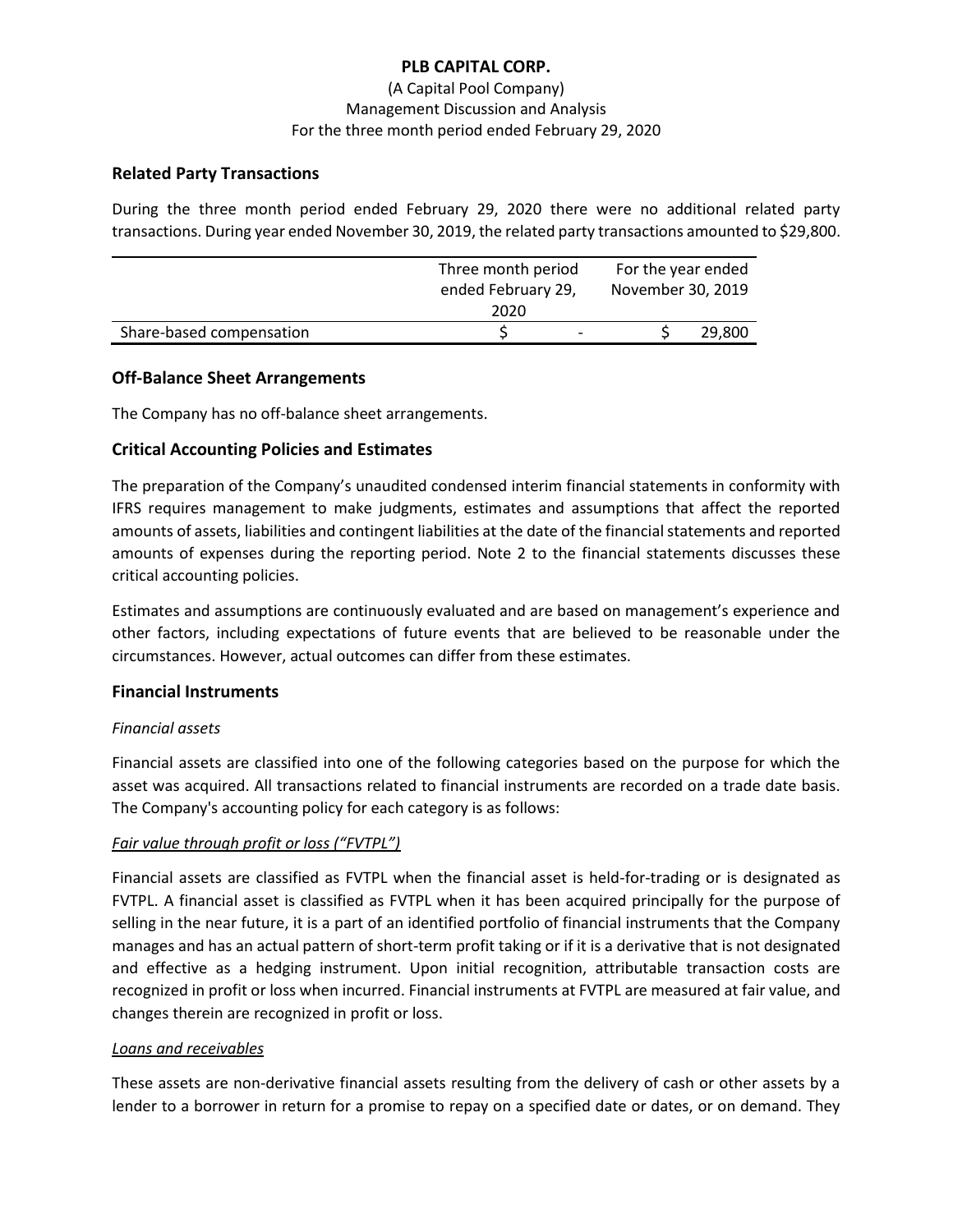## (A Capital Pool Company) Management Discussion and Analysis For the three month period ended February 29, 2020

are initially recognized at fair value less transaction costs that are directly attributable to their acquisition or issue and subsequently carried at amortized cost, using the effective interest rate method, less any impairment losses. Amortized cost is calculated taking into account any discount or premium on acquisition and includes fees that are an integral part of the effective interest rate and transaction costs. Gains and losses are recognized in profit or loss when the loans and receivables are derecognized or impaired, as well as through the amortization process. The Company has no assets included in this category.

## *Available-for-sale*

Non-derivative financial assets that do not meet the definition of loans and receivables are classified as available-for-sale and comprise principally the Company's strategic investments in entities not qualifying as subsidiaries or associates. Available-for-sale investments are carried at fair value with changes in fair value recognized in other comprehensive loss/income. Where there is a significant or prolonged decline in the fair value of an available-for-sale financial asset (which constitutes objective evidence of impairment), the full amount of the impairment, including any amount previously recognized in other comprehensive loss/income, is recognized in profit or loss. If there is no quoted market price in an active market and fair value cannot be readily determined, available-for-sale investments are carried at cost.

On sale or impairment, the cumulative amount recognized in other comprehensive loss/income is reclassified from accumulated other comprehensive loss/income to profit or loss. The Company has no assets included in this category.

## *Held-to-maturity*

Non-derivative financial assets with fixed or determinable payments and fixed maturities that the Company has the positive intention and ability to hold to maturity are classified as held-to-maturity. Financial assets classified as held-to-maturity are measured at amortized cost using the effective interest method.

At each reporting date the Company assesses whether there is any objective evidence that a financial asset or a group of financial assets is impaired. A financial asset or group of financial assets is deemed to be impaired if, and only if, there is objective evidence of impairment as a result of one or more events that has occurred after the initial recognition of the asset and that event has an impact on the estimated future cash flows of the financial asset or the group of financial assets. The Company has no assets included in this category.

## *Financial liabilities*

Financial liabilities are classified as other financial liabilities, based on the purpose for which the liability was incurred. These liabilities are initially recognized at fair value net of any transaction costs directly attributable to the issuance of the instrument and subsequently carried at amortized cost using the effective interest rate method. This ensures that any interest expense over the period to repayment is at a constant rate on the balance of the liability carried in the statements of financial position. Interest expense in this context includes initial transaction costs and premiums payable on redemption, as well as